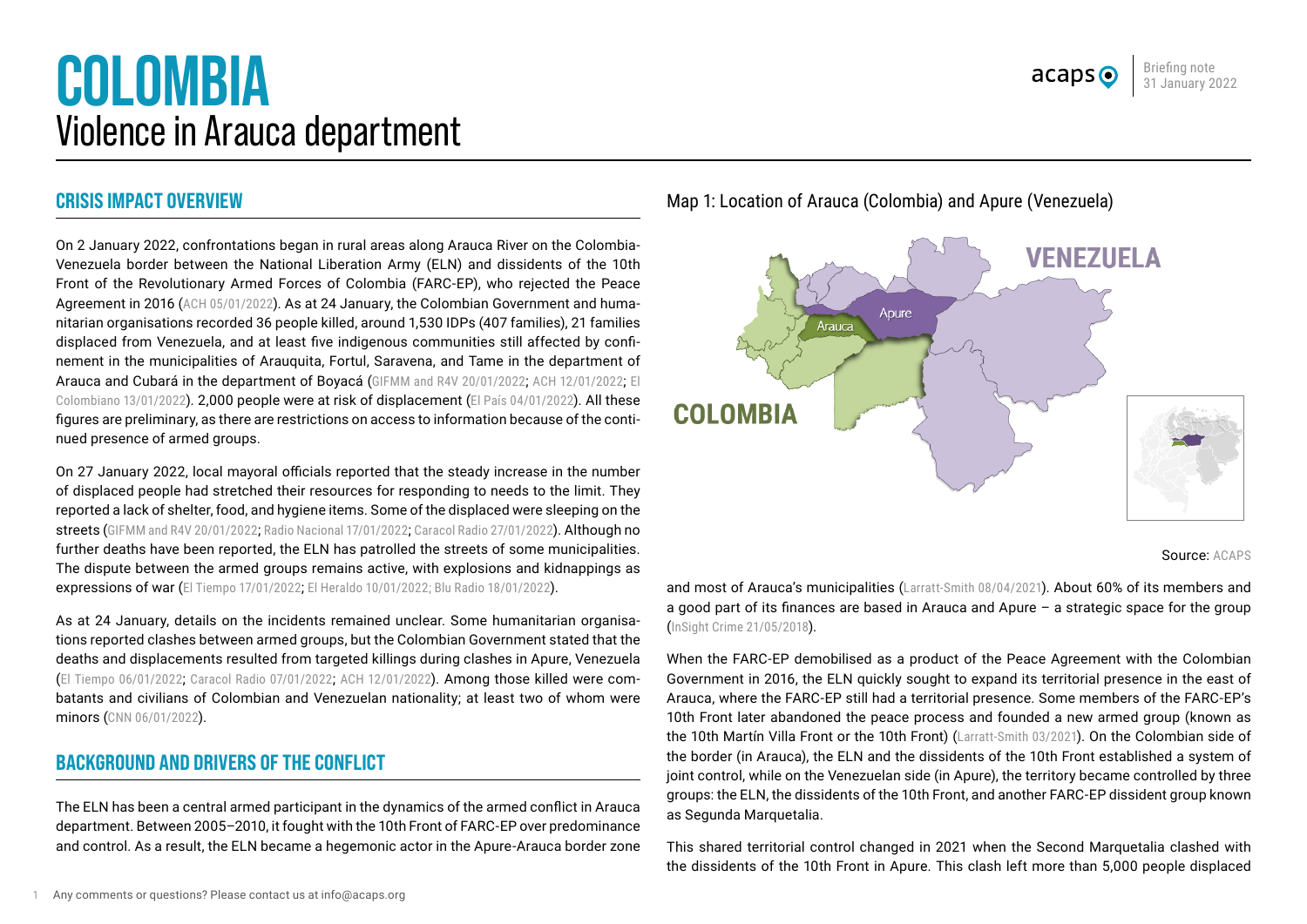and weakened the Second Marquetalia, who for the rest of 2021 lost three of its high-level commanders in assassinations by the dissidents of the 10th Front ([InSight Crime 21/12/2021](https://insightcrime.org/news/second-marquetalia-uncertain-future/) and [18/05/2021](https://insightcrime.org/colombia-organized-crime-news/segunda-marquetalia/)).

In Arauca, the ELN had been isolated from these disputes. This situation changed in early January 2022, when fighting erupted between the ELN and the dissidents of the 10th Front. The drivers of this new dispute are still unclear. Among the reported versions are the assassination of a high-ranking ELN commander in Apure by the dissidents of the 10th Front and their breach of the territorial distribution pacts established in Arauca ([El Espectador 10/01/2022](https://www.elespectador.com/investigacion/la-radiografia-de-una-guerra-reciclada-entre-el-eln-y-las-disidencias-de-las-farc/?utm_source=interno&utm_medium=boton&utm_campaign=share_notas&utm_content=boton_twitter_share_notas); [InSight Crime 11/01/2022](https://insightcrime.org/news/is-the-ex-farc-mafia-betting-all-its-chips-on-the-colombian-venezuelan-border/)). There likely was a breakdown in the territorial control agreements. possibly because of the dissidents' desire to expand towards the Colombian side of the border after the defeat of the Second Marquetalia strengthened it. After the fighting, some videos and audio recordings of the dissidents of the 10th Front declaring war on the ELN have circulated ([Caracol Radio 07/01/2022](https://caracol.com.co/radio/2022/01/07/judicial/1641513519_693981.html)).

#### **Anticipated scope and scale**

FARC-EP dissidents released a video on 7 January declaring war on the ELN in Arauca. They also released audio messages threatening reprisals for the killings ([Infobae 07/01/2022](https://www.infobae.com/america/colombia/2022/01/07/video-disidencias-de-la-farc-declaran-la-guerra-al-eln-y-bandas-criminales-en-arauca/); El [Colombiano 06/01/2022](https://www.elcolombiano.com/colombia/audios-que-asustan-en-arauca-por-guerra-entre-eln-y-disidencias-farc-venezuela-GC16270143)). As at 11 January, although there had been no new fighting in Arauca, there were explosions and gunfire in Saravena, indicating that there was still active dispute between the armed groups ([ACH 12/01/2022](https://www.humanitarianresponse.info/en/operations/colombia/document/colombia-enfrentamientos-en-arauca-12012022); [El Heraldo 10/01/2022](https://www.elheraldo.co/colombia/atacan-con-explosivos-empresa-de-acueducto-de-saravena-arauca-878801)).

The Colombian Government sent more than 600 soldiers to Arauca to respond to the emergency ([Blu Radio 06/01/2022](https://www.bluradio.com/nacion/mas-de-600-soldados-reforzaran-la-seguridad-en-arauca-azotada-por-choques-entre-disidencias-y-eln)). Increasing the State's military presence could also lead to fighting between military forces and armed groups, prolonging disputes.

On the Venezuelan side of the border, there have been some clashes between the ELN and dissidents of the 10th Front. The Segunda Marquetalia may also be involved in the dispute in Apure ([El Espectador 10/01/2022](https://www.elespectador.com/mundo/america/de-detenciones-arbitrarias-a-asesinatos-selectivos-asi-cambia-la-guerra-en-apure/)). Given these conditions, there are two different conflict dynamics:

In Arauca, the ELN and 10th Front are fighting over territorial control, which could be aggravated by the presence of more Colombian military troops.

In Apure, the conflict is mainly between the 10th Front and the Segunda Marquetalia. On some occasions, the Venezuelan Army has participated. An increase in military tensions in Apure could lead to new displacement towards Arauca and other departments of Colombia.

#### **Humanitarian constraints**

There are large information gaps regarding the affected population. The number of displaced people cited in media and humanitarian reports ranges from 930 ([ACH 12/01/2022](https://www.humanitarianresponse.info/en/operations/colombia/document/colombia-enfrentamientos-en-arauca-12012022)) to 1,500

([GIFMM and R4V 20/01/2022](https://reliefweb.int/sites/reliefweb.int/files/resources/200122_flash_update_desplazamiento_y_poblacion_con_necesidad_de_proteccion_internacional_arauca_vf_1.pdf)). The number of people killed ranges from 27–60 ([El Colombiano](https://www.elcolombiano.com/colombia/guerra-entre-el-eln-y-las-disidencias-de-las-farc-en-arauca-MD16408859)  [23/01/2022](https://www.elcolombiano.com/colombia/guerra-entre-el-eln-y-las-disidencias-de-las-farc-en-arauca-MD16408859) and [13/01/2022](https://www.elcolombiano.com/colombia/crisis-en-arauca-continua-la-defensoria-ya-cuenta-33-asesinatos-DB16352357); [El Espectador 13/01/2022](https://www.elespectador.com/colombia/mas-regiones/violencia-en-arauca-esta-afectando-a-norte-de-santander-defensoria/); [ACH/12/01/2022](https://www.humanitarianresponse.info/en/operations/colombia/document/colombia-enfrentamientos-en-arauca-12012022)), and the number of people confined is still unknown. Humanitarian workers in Arauca have mentioned large underreporting of the number of displaced persons (KII 24/01/2022).

As at 24 January 2022, fighting was taking place in both Arauca and Apure (El Colombiano [23/01/2022](https://www.elcolombiano.com/colombia/guerra-entre-el-eln-y-las-disidencias-de-las-farc-en-arauca-MD16408859); [El Espectador 10/01/2022](https://www.elespectador.com/mundo/america/de-detenciones-arbitrarias-a-asesinatos-selectivos-asi-cambia-la-guerra-en-apure/)). The situation restricted humanitarian access in Venezuela, complicating assistance for those in Apure ([Crónica Uno 03/01/2022](https://cronica.uno/enfrentamientos-entre-guerrilleros-colombianos-comenzo-en-apure/)).

Although several NGOs, international organisations, and Colombian government agencies are already responding to the situation, restrictions on mobility remain as armed groups have announced 'armed strikes', understood as prohibitions on mobility on their order ([ACH](https://www.humanitarianresponse.info/en/operations/colombia/document/colombia-enfrentamientos-en-arauca-12012022)  [12/01/2022](https://www.humanitarianresponse.info/en/operations/colombia/document/colombia-enfrentamientos-en-arauca-12012022)). In some municipalities, there are forced confinements by armed groups for part of the day and restrictions on mobility by the Colombian Government at night ([El Colombiano](https://www.elcolombiano.com/colombia/guerra-entre-el-eln-y-las-disidencias-de-las-farc-en-arauca-MD16408859)  [23/01/2022](https://www.elcolombiano.com/colombia/guerra-entre-el-eln-y-las-disidencias-de-las-farc-en-arauca-MD16408859)).

NGOs and social leaders have become targets of attack, as they could be considered close to one of warring parties. On 20 January, a car loaded with explosives exploded in front of an NGO building housing threatened social leaders ([France24 20/01/2022](https://www.france24.com/es/minuto-a-minuto/20220120-un-muerto-y-varios-heridos-deja-carro-bomba-en-frontera-entre-colombia-y-venezuela)). A FARC-EP dissident group claimed responsibility for the attack and declared it was against the ELN's urban structures ([El Colombiano 22/01/2022](https://www.elcolombiano.com/colombia/paz-y-derechos-humanos/carrobomba-de-arauca-fue-detonado-por-disidencias-de-farc-PD16405749)).

## **CRISIS IMPACT**

#### **Protection**

A lot of people are still at risk of forced displacement because of the protection risks they face from the fighting. Most notable among these risks are targeted killings of those consi-dered allies or supporters of an opposing group ([Radio Nacional 17/01/2022](https://www.radionacional.co/actualidad/arauca-aumento-desplazados-enfrentamientos-eln-disidencias); El Colombiano [06/01/2022](https://www.elcolombiano.com/colombia/audios-que-asustan-en-arauca-por-guerra-entre-eln-y-disidencias-farc-venezuela-GC16270143); [W Radio 03/01/2022](https://www.wradio.com.co/2022/01/03/hay-24-asesinados-en-los-primeros-dias-del-ano-mas-de-3000-desplazados-personero-de-tame-arauca/)). Faced with this risk, the inhabitants of affected municipalities have expressed the need for a humanitarian corridor to allow their safe passage towards other municipalities ([Blu Radio 02/01/2022](https://www.bluradio.com/nacion/arauca-inicia-2022-con-jornada-violenta-en-tres-municipios-poblacion-pide-corredor-humanitario)).

As at 13 January, in the absence of such a humanitarian corridor, several families were probably confined in the rural areas of Arauquita, Fortul, Saravena, and Tame. As at 24 January 2021, there remained no estimate of their numbers ([El Colombiano 23/01/2022](https://www.elcolombiano.com/colombia/guerra-entre-el-eln-y-las-disidencias-de-las-farc-en-arauca-MD16408859); [El Tiempo](https://www.eltiempo.com/colombia/otras-ciudades/arauca-guerra-entre-disidencias-de-las-farc-y-eln-dejan-23-muertos-642823)  [04/01/2022](https://www.eltiempo.com/colombia/otras-ciudades/arauca-guerra-entre-disidencias-de-las-farc-y-eln-dejan-23-muertos-642823); [El Espectador 04/01/2022](https://www.elespectador.com/judicial/hubo-23-homicidios-y-52-familias-desplazadas-defensoria-sobre-crisis-en-arauca/)). Farmers in Fortul, Saravena, and Tame municipalities reported that their work activities had to end early, as armed groups had imposed curfews during the night. Civilians also reported having stopped some activities for fear of being caught in the middle of a confrontation ([El Colombiano 23/01/2022](https://www.elcolombiano.com/colombia/guerra-entre-el-eln-y-las-disidencias-de-las-farc-en-arauca-MD16408859)). Confinement often aggravates existing food insecurity and complicates humanitarian access because it restricts